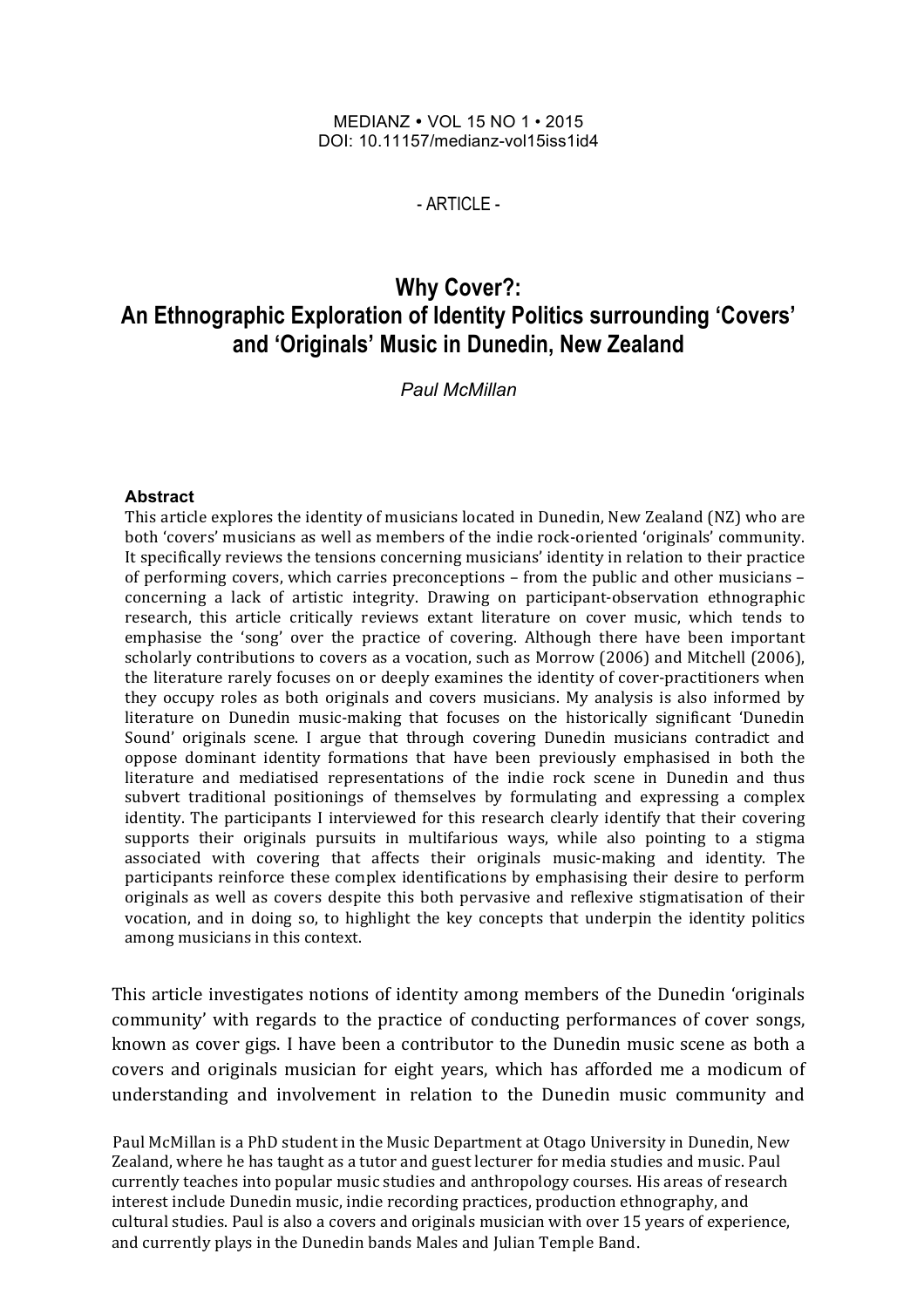industry. In this article I wish to examine the indie roots of Dunedin music via its historically significant Dunedin Sound movement. I also wish to point to the vocation of professional 'covering' as an important modality of performance and economic support for originals musicians in the city. By examining the creative aspects of covering and the monetary investment in originals that covering allows for musicians, as well as arguing for an understanding that positions the covers band as a distinct phenomenon divorced from the tribute band, I propose that professional covering drives the musicianship of many Dunedin originals artists both economically and creatively.

Dunedin is a small city in the South Island of New Zealand (NZ), with a large student population associated with the University of Otago and the Otago Polytechnic. Due in part to its student-based nightlife, the city offers a considerable number of performance opportunities for covers musicians. The covers music industry in Dunedin is concentrated around an area known colloquially as 'The Octagon'. This area contains several bars, and could be described as the centre of nightlife-based socialising in Dunedin. This article will focus on musicians that perform mainly in The Octagon, as the frequency of covers performances is high in this area. The type of musicians these venues hire are generally soloists, and small bands of three to four musicians. Full bands often utilise a conventional rock band setup comprising of vocals, electric guitar, bass, and drums. This practice is relatively lucrative for covers musicians (many of whom are also students), in that some earn upwards of NZ\$100 an hour. Musicians generally play for no more than three hours across an evening of performance. Dunedin also has a vibrant originals scene centred around independent venues such as Chick's Hotel, Sammy's Entertainment Venue, Robbie Burns Pub, Dog With Two Tails and Inch Bar, and the Otago University Student Association (OUSA), which is supported by the University's music venue Re:Fuel. These venues accommodate many genres, including metal, hip-hop and reggae; however, it is the bands that generally utilise and articulate rock and indie-rock conventions that I wish to focus on in this article. Indie, as Rogers (2010) has argued, often expresses itself as an ethos in opposition to dominant hegemonic cultural forces. Rogers (2010, 640) claims that indie 'has seldom situated listeners and musicians within the commercial sphere of the music industry. Opposition and fluidity reside at the core of the genre's aesthetic'. The Dunedin indie scene has a link to a similarly oppositional and independent ethos via a history of indie rock bands that have come to be collectively known as the Dunedin Sound. This scene originated in the 1980s, and has been covered in both scholarly and mainstream media as something akin to a 'punk' or 'DIY' scene. Holland and Wilson argue that the 'Dunedin Sound' is defined by 'Dunedin artists' subversion of dominant commercial music industry and recording practices  $\dots$  grounded in a specific time and ideological space' (2015, para.9).

The historical significance of this Dunedin Sound phenomenon and its effect on originals music-making in Dunedin contribute to an atmosphere of stigmatisation for covers practitioners, and the complex formation of identity that results when musicians perform both originals and covers music in separate and dichotomised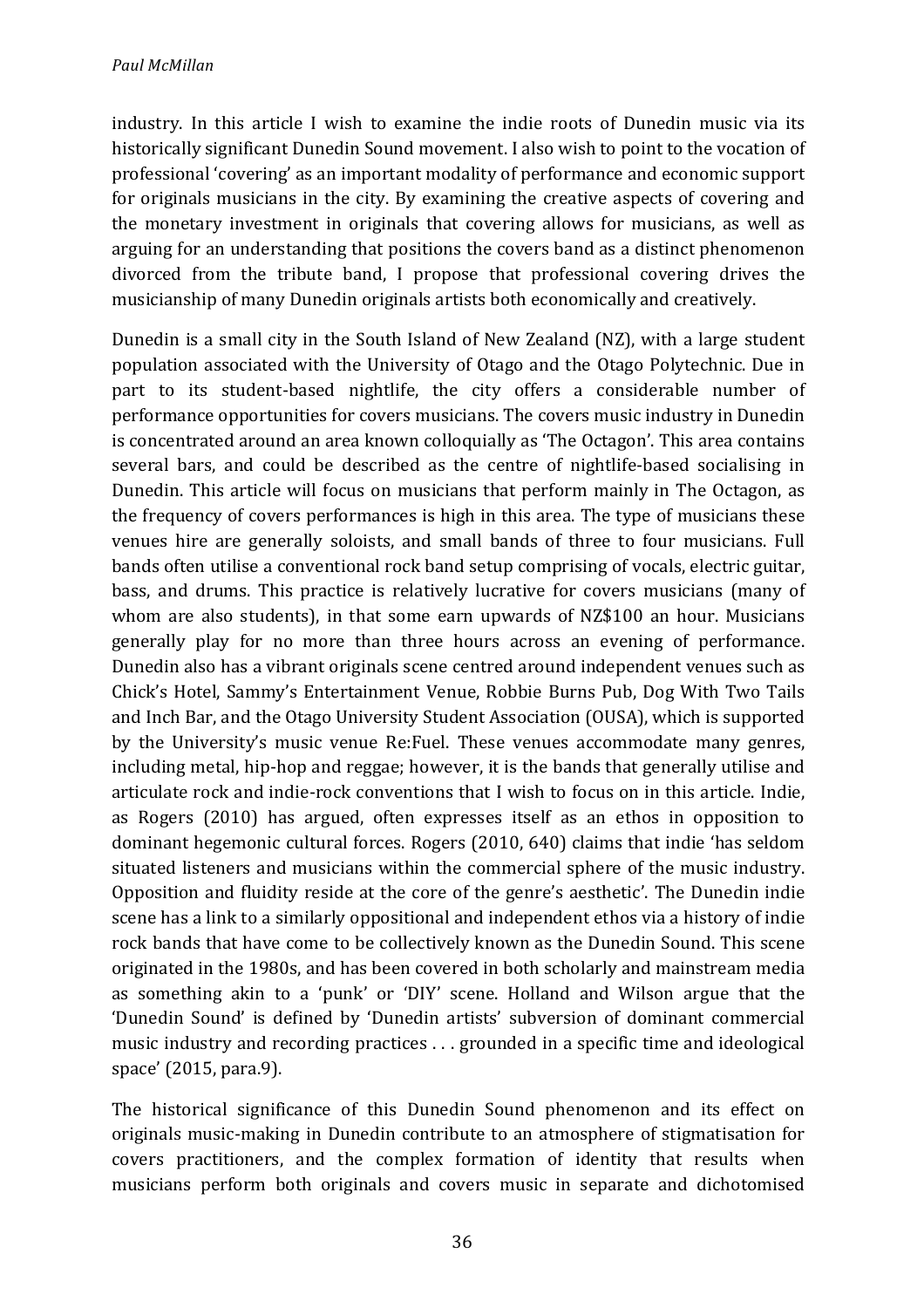contexts and venues. Dunedin rock and indie musicians do, however, regularly supplement their originals music endeavours via the practice of 'covering'. This practice reveals important modalities of performance, function and self-identification for musicians within the scene that have hitherto not been explored in existing literature. I identify significant negative connotations that are associated with the practice of covering in the Dunedin indie-scene, despite its seeming ubiquity in the practices of indie musicians, including myself. Despite the efficacious influence that covering exerts over the creative endeavours of Dunedin musicians, the practice of covering is still seen by some groups—and indeed self-identified by some participants—as a stigma of sorts that is antithetical to indie formations of identity. This struggle within, and between, supposedly 'fixed' formations on which local musicians identities are based is an intriguing ideological tension that continues in the present music scene. The central conceptual framework of this article concerns music's capacity to reflect and embody notions of cultural identity. Many scholars have noted that music is a central element in the formation of identity. My conceptual framework draws on the work of Martin Stokes  $(1994, 4)$ , who argues against a structuralist understanding of music as a reflection of identity, and instead points to the capacity for 'music and dance' to 'provide the means by which the hierarchies of place are negotiated and transformed'. Stokes elaborates that 'music is socially meaningful not entirely but largely because it provides means by which people recognise identities and places' (1994, 5).

In addition to my own perspectives, this article draws on interviews with six Dunedin musicians who were selected because they engage in the practice of making and performing their own music, while performing the music of other artists as an economic venture. My ethnography took the form of participant-led, informal interviews in which participants addressed a series of questions and sought to explain their perspective on the act of covering and its relation to their own original music. I also sought to identify how they viewed themselves as musicians and people within the wider Dunedin music social group. The participants are all males ranging from the age of 20 to 27. They will be identified throughout the course of the article as per Madison's (2005, 36) use of coded 'clumps' of ethnographic data via Glesne (1999). It is important to note at the outset, however, that there are no female musicians in this selection of participants, even though there are many notable and active female musicians in the Dunedin music scene. This represents a significant limitation in the research, which further research would be required to explore.

My research position within the discussion is also integral to the ethnographic perspectives provided. I consider myself an insider within this context. I am a musician that performs both covers and originals music, and consider myself a member of the 'originals' Dunedin music scene. I perform drums or bass in the originals bands *Julian*  Temple Band, Two Cartoons, and Males,<sup>1</sup> as well as sing and play drums and guitar in covers act *Daniel Shea* and my own solo covers act. I have also performed with some of the participants on various occasions, and know all of them on a personal level, and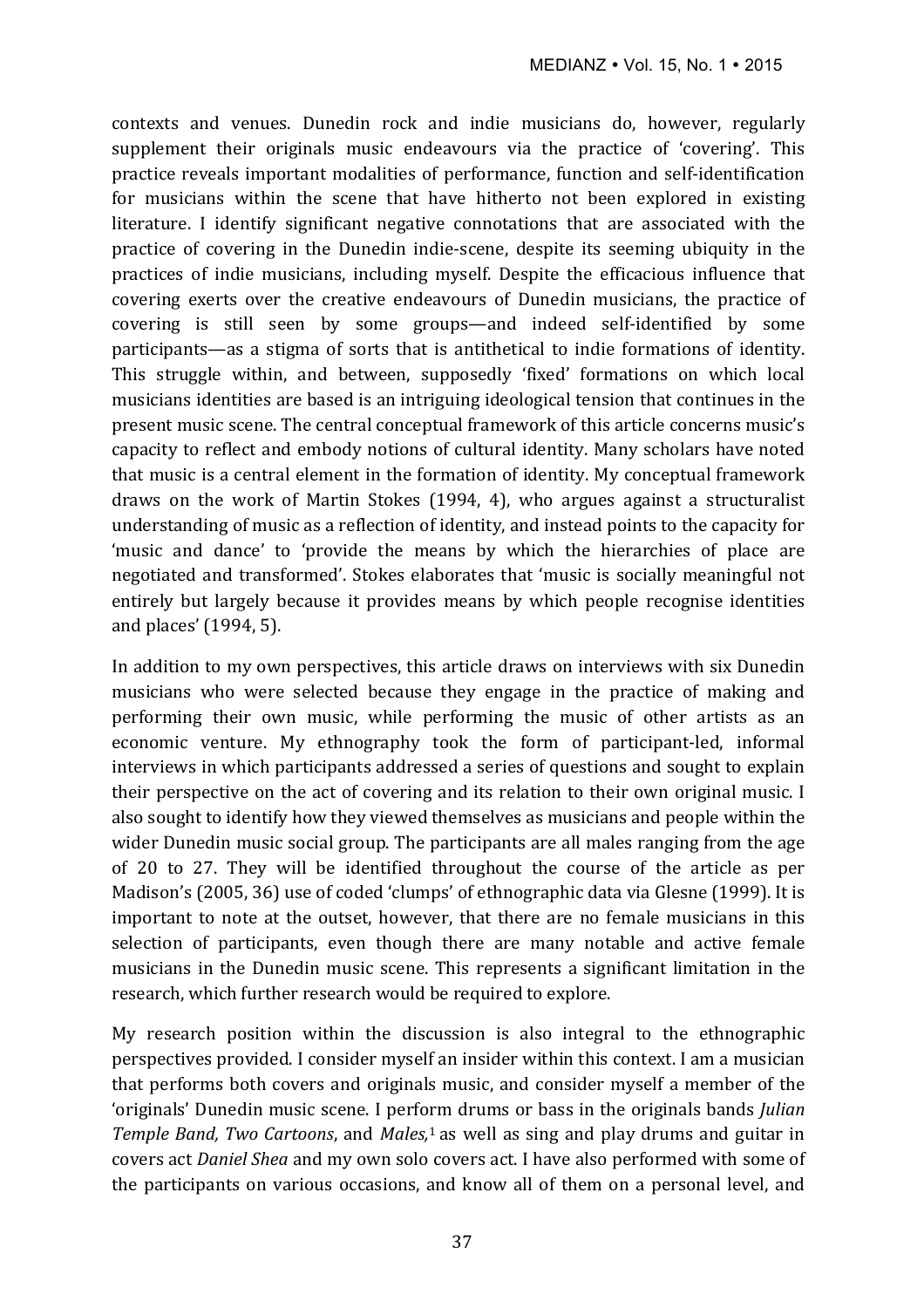#### *Paul McMillan*

regard friendship among musicians as integral to the fabric of the local music community. Similar to Holland and Wilson, I recognise that 'ethnographic methods [are] logistically and epistemologically crucial in recording and production research' (2015, para.6). This article therefore seeks to present new perspectives, in the form of my interpretations, on the ways that musicians function in a contemporary context as both covers and originals artists.

# **Covers Musicians: Artists and Covering Practices**

Practitioners of covers in Dunedin generally perform professionally in a narrow range of venues located within the city centre. Venues that employ musicians in a covering capacity include, but are not limited to, Ratbags, The Craic, Stuart Street Mac's Brew Bar, The Terrace, Craft Bar, and Ra Café and Bar. Several bars outside of The Octagon also hire covers musicians, such as Ombrellos, The Bog Irish Tavern, and The Robbie Burns Pub. Venues outside of The Octagon other than The Bog Irish Tavern tend to hire musicians under verbal agreements based on casual contracts. Bars within The Octagon tend to hire musicians to perform on specific nights, and despite the casual contractual basis of their arrangement, do tend to foster long-standing relationships (i.e. for several years) with those cover musicians. The pay rate for musicians who perform covers varies from venue to venue; however, a band will be paid anywhere from \$300 to \$600 depending on the night on which they perform. Bars in The Octagon frequently employ solo performers. Solo performers generally charge \$100 dollars an hour (gross). A set period of time is often agreed to by covers bands and solo performers with the venue-owner; covers practitioners often play for three hours, while taking an average of three breaks of 10 to 15 minutes between each hour. Covers musicians perform a variety of music from pop to hip-hop. However, there is a particular canon of rock cover songs which is frequently utilised by musicians in this context. Participants that I interviewed referred to these songs as 'classics', which I will return to later in this section.

A predominant mode of conceptualising covers frames it as a 'versioning practice' and defines covers as 'mimic covers' (see Solis 2010, 298; Magnus, Magnus and Uidhir 2013). The former concept defines 'covering' as a distinct *practice*, divorcing the definition in some ways from the necessity that has been emphasized in scholarship for *recording* to be an integral part of the covering taxonomy, and from the necessity that the artists covering the material embody the cultural signifiers of another artist *within* their performance – such as Gregory (2012) argues in relation to 'Tribute Bands'.<sup>2</sup> The concept of the 'mimic covers' is useful in this context, as they need not be recorded in order to constitute 'covering' as a versioning practice (Magnus, Magnus and Uidhir 2013; Solis 2010). Mimic covers are performed by musicians that in many ways do not seek to appropriate the exact structural or sonic elements of the original, but rather feature the song as a canonical foundation for cover musicians' musical interpretations and artistry. In this sense, the notion of mimic covers may be a useful way of understanding the interpretative covers of Dunedin rock bands and others. Dunedin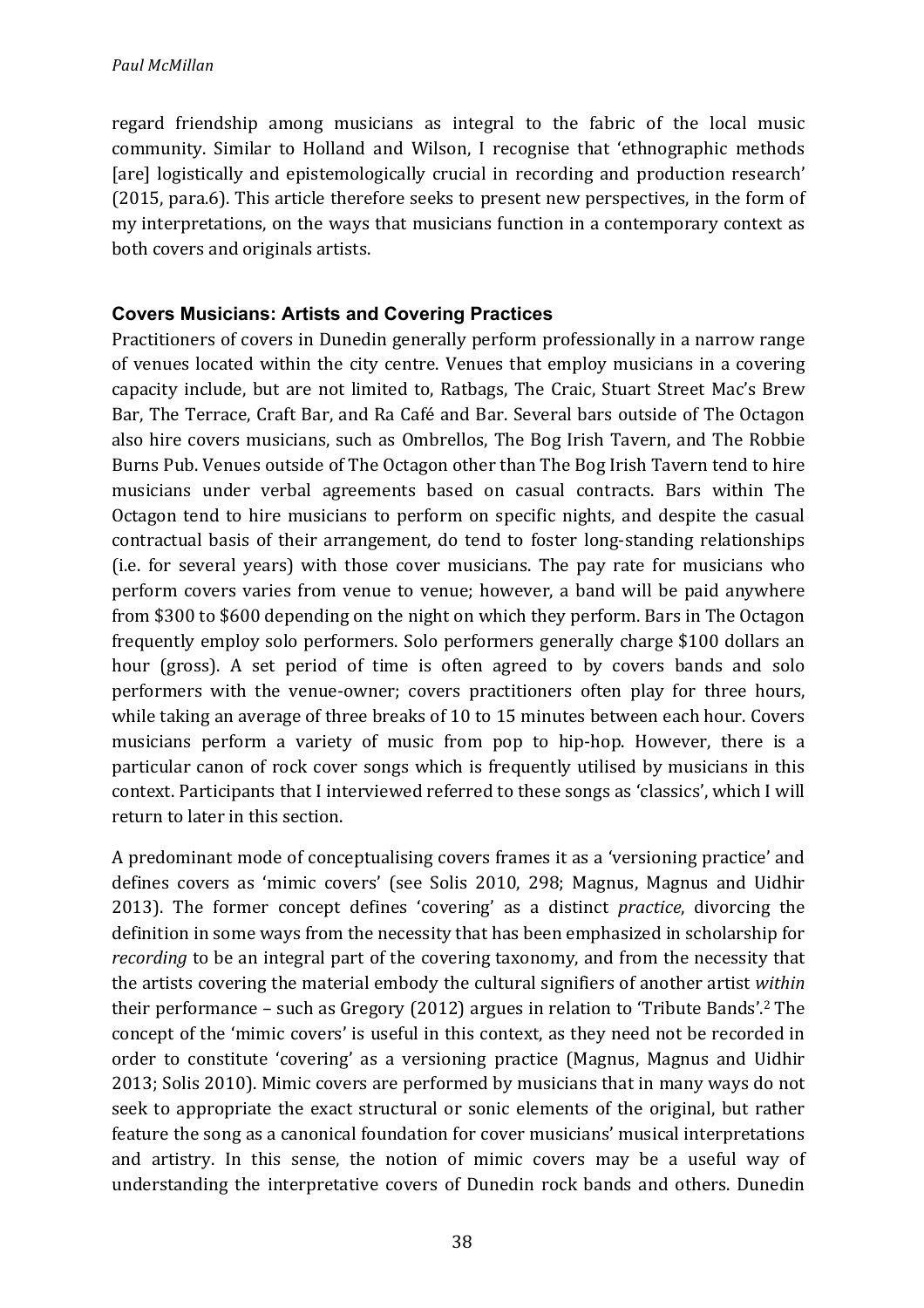cover practices, however, also tend to emphasise extemporaneous arrangement, extensive improvisation, and a stripped-down sonic aesthetic. This approach suggests that traditional literature which focuses on covers as 'song', and even the concept of the 'mimic cover', while useful, have limitations. Indeed, historically the phrase 'cover' song' emerged in the 1960s as a nomenclature for songs that had been previously recorded, and were performed or recorded by another artist or performer (Magnus, Magnus and Uidhir 2013):

Roughly, the distinction is this: An original is a recording or performance of a song either by the person who wrote it or by the person for whom it was written. A cover is a later recording or performance by someone else.  $(2013, 361)$ 

The article takes this basic definition as a starting point for both the definition of originals and of covers, while recognising the limitations discussed above.<sup>3</sup> I would claim, however, that Dunedin covering, as will be discussed, subverts the definition of covering provided here and above, in that it emphasises that covers are *not* mimicked, but rather *interpreted* and expanded through innovative arrangements, improvisation, and genre reinterpretation, and thus intersect with creative processes often equated with 'originals' music.

The above definitions of a 'cover' tend to focus on what is and what is not a cover, rather than the effects of the *practice* of covering. The above also points to the tendency of scholars not to focus on the musical acts that perform covers—with the exception of 'Tribute Bands' as outlined by Gregory (2012). Magnus, Magnus and Uidhir (2013), Cusic (2005), Gregory (2012), Brown (2014) and even Solis (2010) devote most of their time to defining the boundaries of what we are allowed to name a 'cover'. As outlined above in relation to Dunedin covering, the cover *band* as a professional venture can be described as a collection of musicians that perform multiple sets of covers in a venue, generally for monetary payment. They perform for a pre-arranged period of time in a professional capacity, and generally do not perform their original songs. Instead they perform songs from a kind of 'classics' 'covers canon'. 'Classics' can be described as songs from the late 1960s to the late 1980s in the rock genre that often share similarities with country and western music. Matthew Collins of The Collins Brothers Band—a covers band from Dunedin—described some examples of 'classics': 'So, *April Sun in Cuba, Brown Eyed Girl*, oh what's another one, any Dragon song or Creedence Clearwater Revival song' (Personal Communication 19 March 2015). When I asked Tom Maxwell of Dunedin originals band The Killergrams to name some songs in the rock canon of covers, he stated, '*Wonderwall*, ah, *Sweet Home Alabama*, you know, the classics' (Personal Communication 19 March 2015). The repertoire of covers bands in Dunedin often utilises this canon of classic rock and country music. Significantly, covers musicians also rearrange, change, and modify originals songs from other artists for this purpose, unlike tribute acts, where simulacra are a core aspect of the performance and ethos. My analysis below shows that covers musicians have a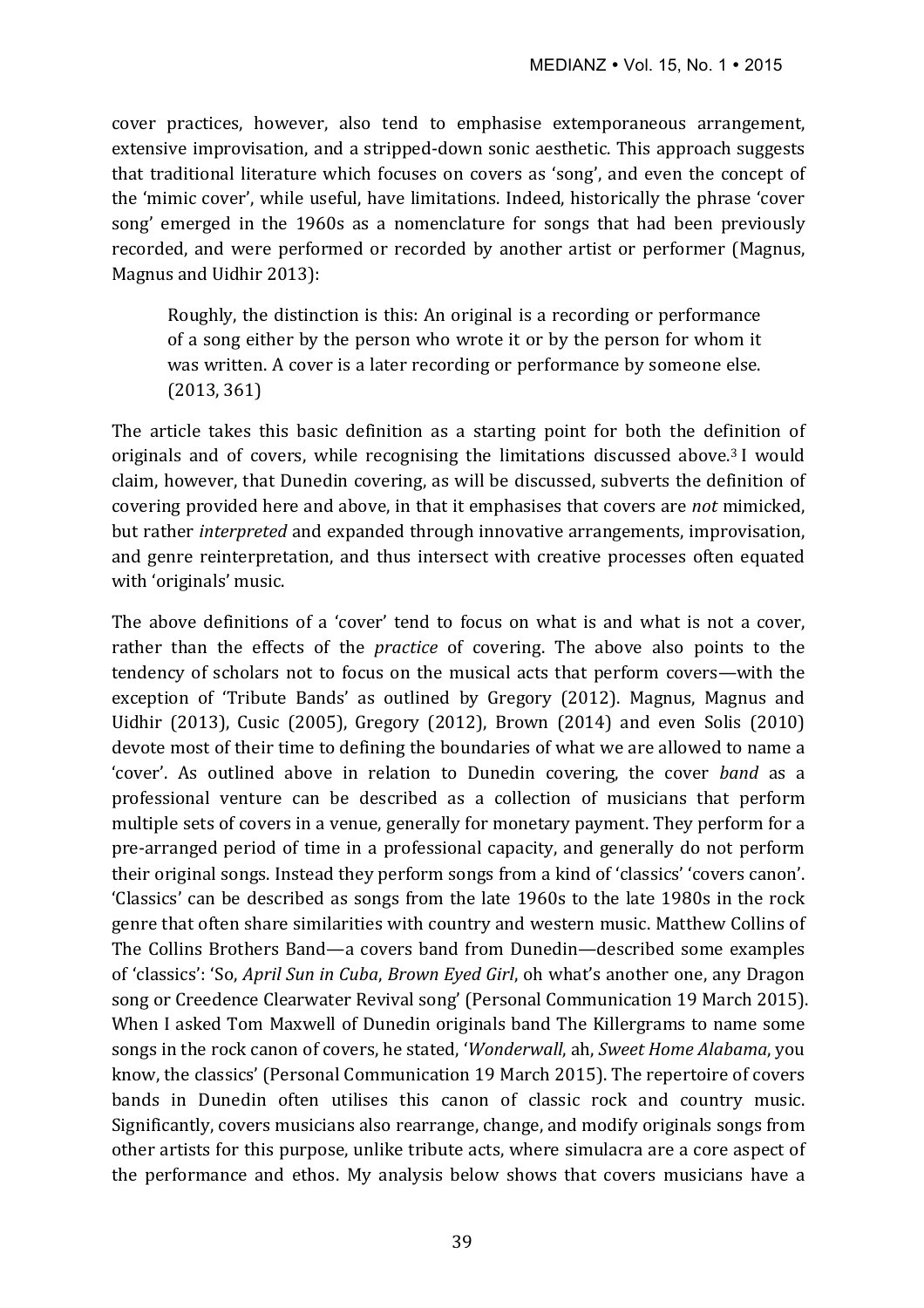much more oppositional formation of identity—which is formed in relation to the practice of covering—and often emphasise their own creative/originals identity as *directly opposing and critical of the performance of covers.* In this way, I argue for a definition of covers artists which takes into account the possibility of complex identity formations.

On this note, Roy Shuker (2003, 207) observes that cover bands are seen as being uncreative imitators, who generate no artistic musical outcomes for those involved in the practice. However, this definition does not address the multifarious ways that practitioners use covers performances (and the preparation that they entail) to advance their understanding of song structures, increase their improvisational skills, and accrue capital specifically to fund their expensive originals endeavours, which require substantial economic investment. Dunedin covers artists also have a comprehensive relationship with an original ethos, and note that covering contributes to the advancement of their musical artistry. The following section outlines the historical significance of the Dunedin Sound for originals musicians in the city of Dunedin, while discussing the scene and ethos that these musicians are influenced by.

# **Dunedin Sound: Issues of Scene, Identity, and Musical Duality**

The small city of Dunedin constitutes a historically significant centre for musical innovation, most recognisably in the form of the Dunedin Sound movement of the 1980s. The 'Dunedin Sound' is a mediatised term that constitutes an interrelated system of ideas and cultural cues which signify an independent, isolated, original, and uniform ethic of resistance and simultaneous re-appropriation of mainstream conventions of the time within originals music-making. The movement was successful at attracting coverage on an internationally mediated level. This collection of constructed ideas about the meaning of Dunedin music-making in that period was extreme influential for its representation to national and international audiences, and thus has significant ramifications for any discussion of new Dunedin bands and artists.

Scholarship on the Dunedin Sound covers many aspects of the mediatisation and musicology of the movement. These topics include, but are not limited to, record production and 'technostaglia' (Holland and Wilson 2015), historical and musicological aspects of the movement (Bendrups and Downes 2011), record label dynamics and touring (Shuker and Pickering 1994), indie canonism (Bannister 2006a), a cultural geographical approach (McLeay 1994, Homan 2000), gender (Bannister 2006b), and the nature of indie (Mitchell 1994). The phrase 'Dunedin Sound' is the nomenclature that is used to describe both a period of musical output and an aesthetic approach that is linked geographically to the city of Dunedin. Bendrups and Downes' *Dunedin Soundings* is a collection of essays that claims that music is geographically and contextually influenced, much in line with similar assertions concerning music, place and identity (Connell and Gibson 2003, Frith 2007). Bendrups and Downes  $(2011, 11)$ also argue that the Dunedin Sound is a mediatised term that points to the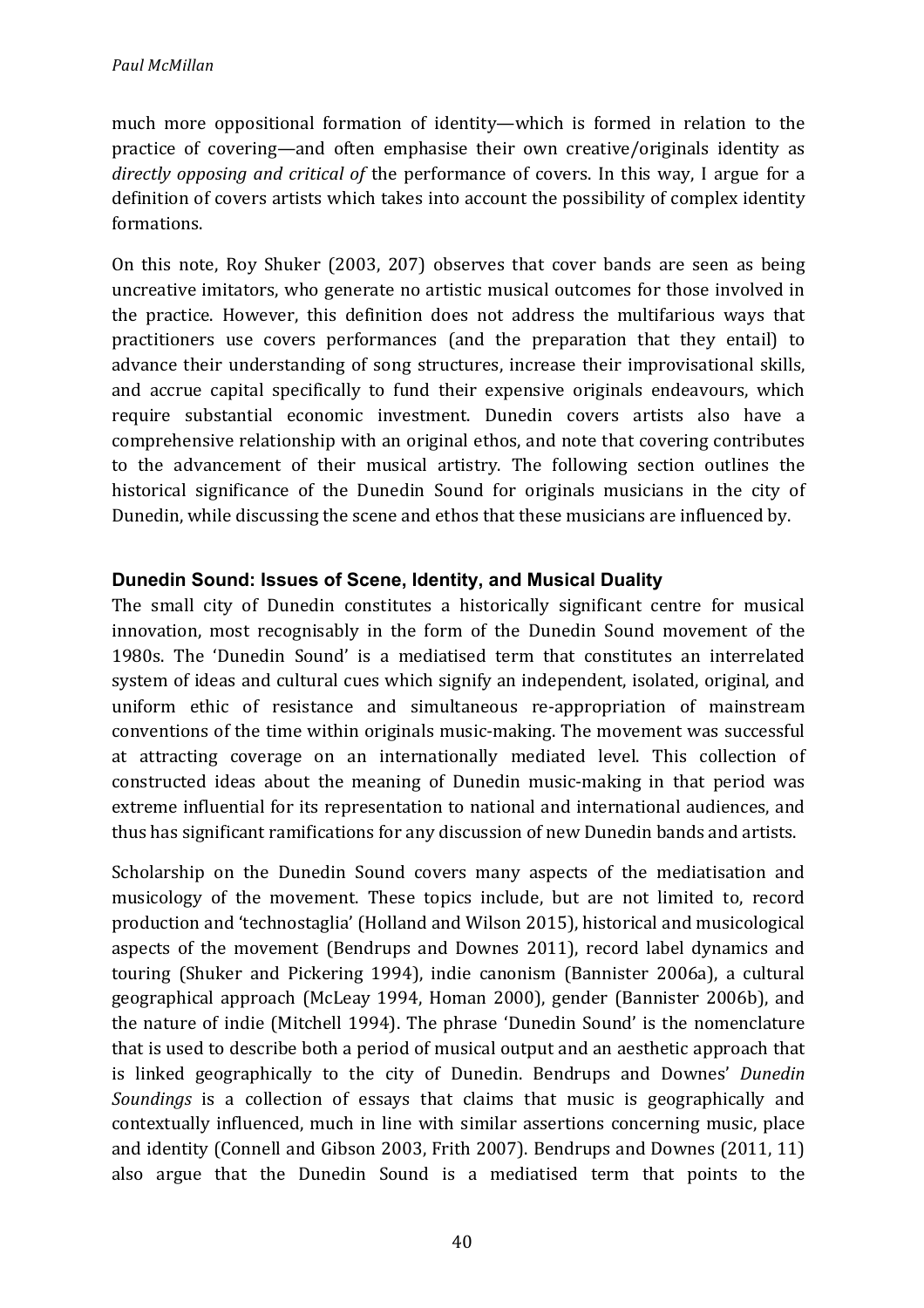*interpretation* of particular groups in the early 1980s, notably The Clean, The Chills, Sneaky Feelings and The Verlaines. Graeme Downes was a founding member and songwriter for The Verlaines, and thus sets a precedent for participatory research into Dunedin bands and music (it is also worth noting that Holland and Wilson are involved with The Chills). The term 'Dunedin Sound', however, is also beginning to be used in the contemporary context to describe the aesthetically similar musical outputs from the Dunedin music scene, and thus is significant for our discussion of current musicmaking in the city (see Smithies 2014).

The history of the Dunedin Sound and its relation to local acts that perform in the modern context still attract national media attention (see Alexander 2015 and Schulz 2010). I emphasise the term 'scene' here, in line with Bendrups and Downes' assertion that there existed a communal and supportive atmosphere created by the musicians and the respective community at the time that propelled the entire movement forward artistically and, arguably, commercially (2011, 12). A similar scene of guitar-pop music is, at the time of writing, operating with a comparable air of communality and support. The Dunedin Sound phenomenon not only generates an 'imagined' effect of similarity between the current and historical scenes of Dunedin originals music-making, but is also a reification of similar scene-values that are re-constructed by contemporary musicians and mediatised representations of them.<sup>4</sup> These values emphasise a DIY ethos, impecuniousness, a pared-down arrangement of instruments that feature guitar as a main instrumental carrier of sonic qualities and structure for songwriting, and a notion of authenticity constructed around these aspects.

'Ethos' is an important notion among Dunedin musicians. Ethos can be understood best from Halloran's assertion that 'to have ethos is to manifest the virtues most valued by the culture to and for which one speaks' (1982, 62). Ethos, then, is the embodiment of the values of a particular culture, and in this instance, a series of punk, economic, and aesthetic qualities that are related to the Dunedin Sound are often reappropriated by contemporary artists in the Dunedin originals music scene as cultural necessities for indie musicians. Of course, not all of the aesthetic aspects of the Dunedin Sound are appropriated by originals bands in Dunedin, or are even well regarded by originals bands in other genres. However, the ethos of Dunedin originals *indie* and *rock* musicians – which the participants in this study often perform in relation to—is undoubtedly informed by DIY attitudes, guitar-based instrumentation, 'lo-fi' production and so on. Importantly, this ethos precludes performing covers of music that feature within the rock canon described by participants as 'classics'.<sup>5</sup>

Another aspect that ties current musicians to the Dunedin Sound ethos is the geographical location of Dunedin. Dunedin is a relatively isolated area of New Zealand, which is crucial to the mythos of the musical movement and the mediatisation of the Dunedin Sound (McLeay 1994; Homan 2000; Bendrups and Downes 2011). The identity and ethos of the Dunedin Sound movement and its impact on contemporary scene politics is founded, essentially, on 'place'. Hudson (2006, 627) defines 'places' as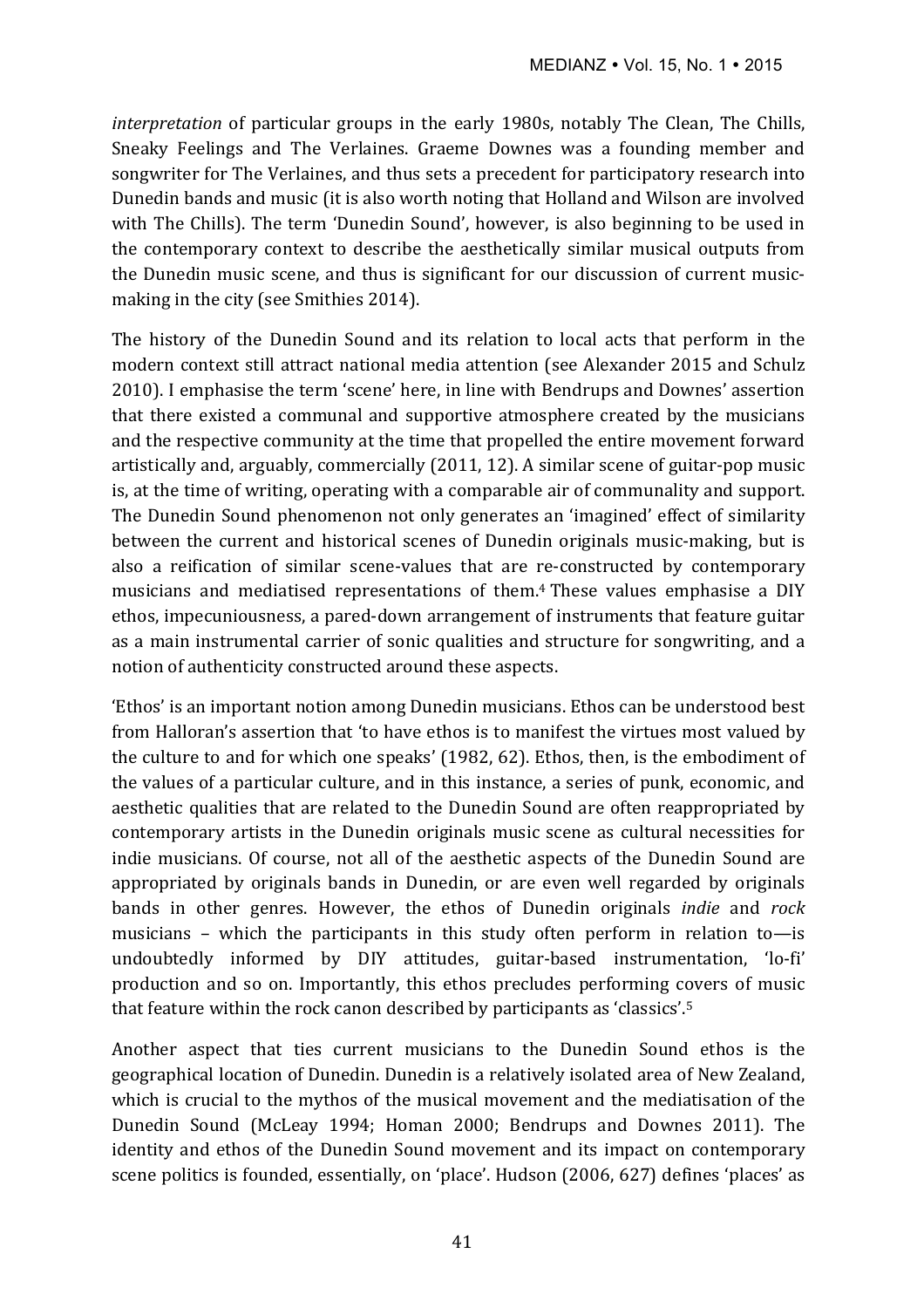'complex entities, ensembles of material objects, people, and systems of social relationships embodying distinct cultures and multiple meanings, identities, and practices'. In sum, covers musicians are often, by default, positioned in direct contrast to the ethos that is implied by the historically significant Dunedin Sound music scene, and the underlying ideological structure of the movement serves to inform a stigmatisation of Dunedin musicians who perform covers in the Dunedin music industry today.

# **Origins of Participants' Cover Music-Making in Dunedin**

In my discussion with musicians in the study, I found a deep correlation between their covering of music, and their desire to play original music. However, musicians usually initiated their originals pursuits via the act of performing covers in public. This fact is not particularly surprising, considering most musicians perform a sort of 'musical apprenticeship' via the learning and performing of covers songs. What is of note here is that many musicians continue to perform covers long after their originals music projects are performing regularly, due to the money covers gigs provide. In other words, though musicians in this study identified their primary artistic desire as performing originals songs, some artists did not seek to discontinue their covers performing, and in most cases, supplemented their originals production costs with covers work. Morrow's (2006) discussion of the Sydney music scene and its careerpath of 'dual' musicianship has shown that this vocational duality is not only lucrative but in many cases *necessary* for artists who wish to function in the music industry. The origins of the participants' understanding and negotiation of this duality is an important element of their later musical identification within the Dunedin music scene. For example, Reece Vaitupu is a vocalist and guitarist who performs with the busy reggae/rock originals group *Ragged*. Reece explains the origin of his own musicmaking: 

Well, me and Dylan initially started busking  $\dots$  down the farmer's market, and then Angus . . . wanted to start a band, and he knew George, who was a bass player . . . I knew Angus from school, we both went to Kings, the same school . . . [the performances were] strictly covers. (Personal Communication 19 March 2015)

Reece now utilises covers performances to invest in his other creative endeavours, which are centred around his originals band *Ragged*. This reflects a 'duality' that Reece has internalised in order to function more effectively (and sustainably) in the Dunedin music scene. Importantly, however, Reece only talks about identity in relation to our later discussion of the stigma associated with covering, which serves to highlight both the use-value of covering for Dunedin musicians, and the participant's own complex understanding of what it *means* to cover music. Reece expressed similar reservations when it came to covering music that might have been reflected in the indie-ethos of the Dunedin Sound.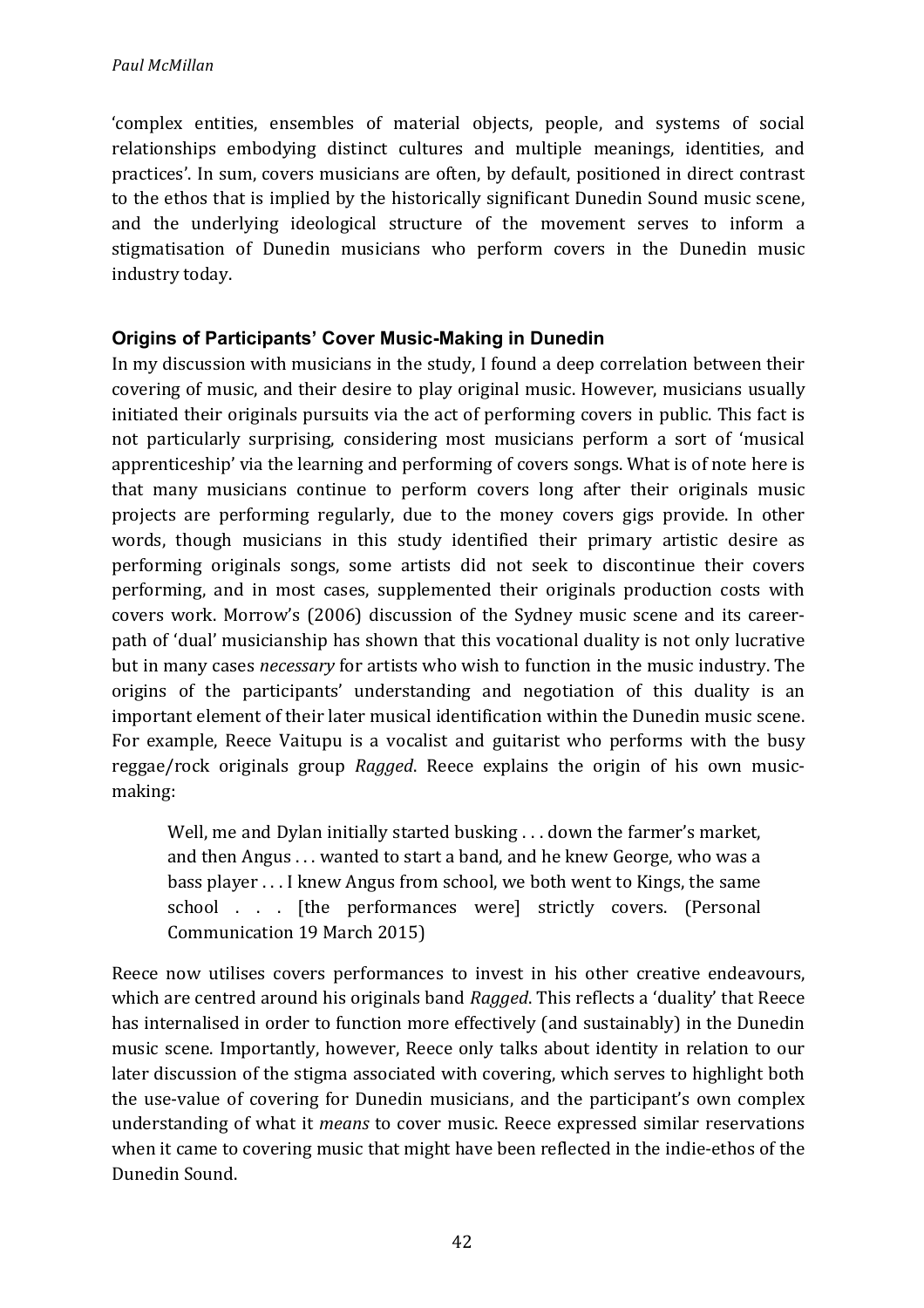Samdrub Dawa, a drum tutor and drummer for originals band Thundercub, identified that his originals music-making also started with playing covers. Samdrub focussed intensely on covering music throughout his tertiary course at the Southern Institute of Technology, where prior to this he learned to play the drums through drum lessons, and later by performing covers with other Dunedin-based covers bands. However, Samdrub states that most of his music-making now is based in performing originals: 'Most of the time that I perform I am playing originals' (Personal Communication 19) March 2015). Tom Maxwell of The Killergrams, an original Dunedin blues/rock band, provides a different perspective, stating that his beginnings in relation to covering were always imbued with the idea that he would one day play originals music. Tom's covers band would insert originals into their early performances: 'we would chuck all of our originals in there—because it was always veering towards playing all of our originals, the whole time' (Personal Communication 19 March 2015).

Antonio Mercuri is a drummer for the originals band The River Jesters (featuring singer Tom Batchelor, whose local notoriety was boosted through a strong performance on the television show *X Factor New Zealand*). Antonio also has over six years of experience performing in covers bands with Dunedin musicians formed from members of Dunedin originals rock/reggae group Left or Right and originals indie-rock band Alizarin Lizard. Antonio presents a very positive and practical positioning of his covers music pursuits. He states that he began refining his drum performance in order to prepare for covers performances. Antonio suggests, in relation to another prominent Dunedin band, that they create music *specifically* in relation to covering songs:

They did [start as a covers band]. And they learned how to play together, they learned how to play songs. I've seen the songwriting and how they do it, they get on the buzz of an artist for a while, and umm, get influenced, just like the rest of us, just like everybody else does. (Personal Communication 19 March 2015)

This reveals that the process of originals music-making, for some artists in the Dunedin music scene, is directly linked to practicing their instruments and musical sensibilities through the covering of other musicians' work. It also reveals that music-making is in some ways underpinned by creating a musical simulacrum of another artist in the form of performing covers at dedicated covers shows, utilising this creative pivot as a starting point for originals music creation vis-à-vis their own musical sensibilities. Arguably, then, the performance of covers in a 'live' situation is also a reflection of a musician's originals identity, which directly conflicts with the definition of covers as 'mimic' covers, as argued by Magnus, Magnus and Uidhir (2013). If musicians construct their idea of their own originals identity based on music that they prefer *and* in some cases cover, then it is reasonable to assume that the motivations that govern their covering also influence the approach they employ when writing.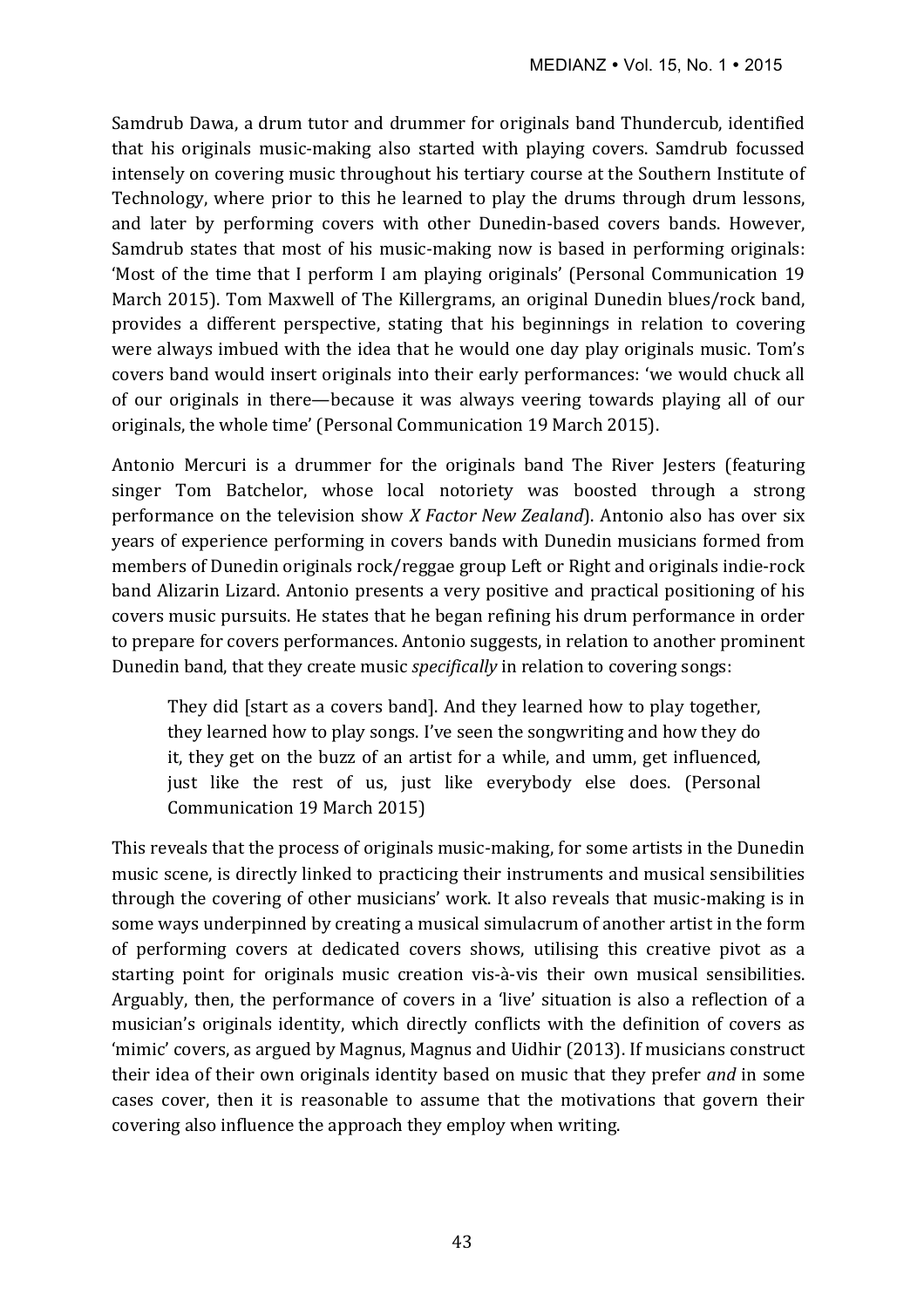Beyond creative endeavours, participants argued that covers music performances constitute a significant material influence on their originals music pursuits, both at the outset of their careers and at the current time. Reece explains that covers gigs are for him funding devices that exist to further the goals that his band has in relation to their originals music: 'Now that we're doing more originals, we're not playing as Ragged. We do [covers] just to fund things. It all goes back to the [originals] band' (Personal Communication 19 March 2015). Other participants expressed a similar desire to further their originals music pursuits by funding them with cover performances. Tom explains that not only is covering his 'full time' employment, but also his way to fund originals music:

Well, it just funds—it means I play three days a week, it means I can pay my rent, it means I can eat, I means I can have a beer if I want to, or I can save money. And, I've got four days of the week to organise, rehearse, perform, whatever else  $\ldots$  energy is needed to go in to my originals. (Personal Communication, 19 March 2015)

Tom Maxwell suggests further that '... the reason I'm doing this [covering] is to make money for *The Killergrams* . . . I have long-term goals that I want to achieve doing my own stuff' (Personal Communication, 19 March 2015). In this way Tom sees his covering activities as actively and directly funding and supporting his original pursuits; however, they are seen as notably different occupational spheres for Tom, despite his own identification of their creative, economic, and presentational overlap. All other participants expressed a similar relationship to covering, in that their cover performances provided the monetary return that they saw as a necessary element of furthering their originals music goals.

# **Desire to Play Originals Music**

When asked to discuss originals, participants tended to emphasise their originals music as being creatively more valuable and important to them as people. However, this process of valorisation was complex, and pointed to contradictory and oppositional subject positions. Participants argued that they preferred performing originals music, yet concomitantly opposed *and affirmed* the dominant stigmatised representation of covering that was commonly identified in relation to the originals ethos in Dunedin. Participants were able to articulate an understanding of that stigma from a similar subject position as strictly originals musicians, and in most cases they empathise with the very stigma that they themselves oppose. For example, Reece Vaitupu, vocalist for originals and former covers band Ragged, argues he is 'happy' to play covers 'for a greater goal', that goal being to fund his originals performances and pursuits (Personal Communication 19 March 2015). Participants overwhelmingly identified with this perspective, wanting to advance their originals activities, and in some cases eventually *end* their covers labouring. An overwhelming proportion of participants stated that they would discontinue their covers endeavours if they were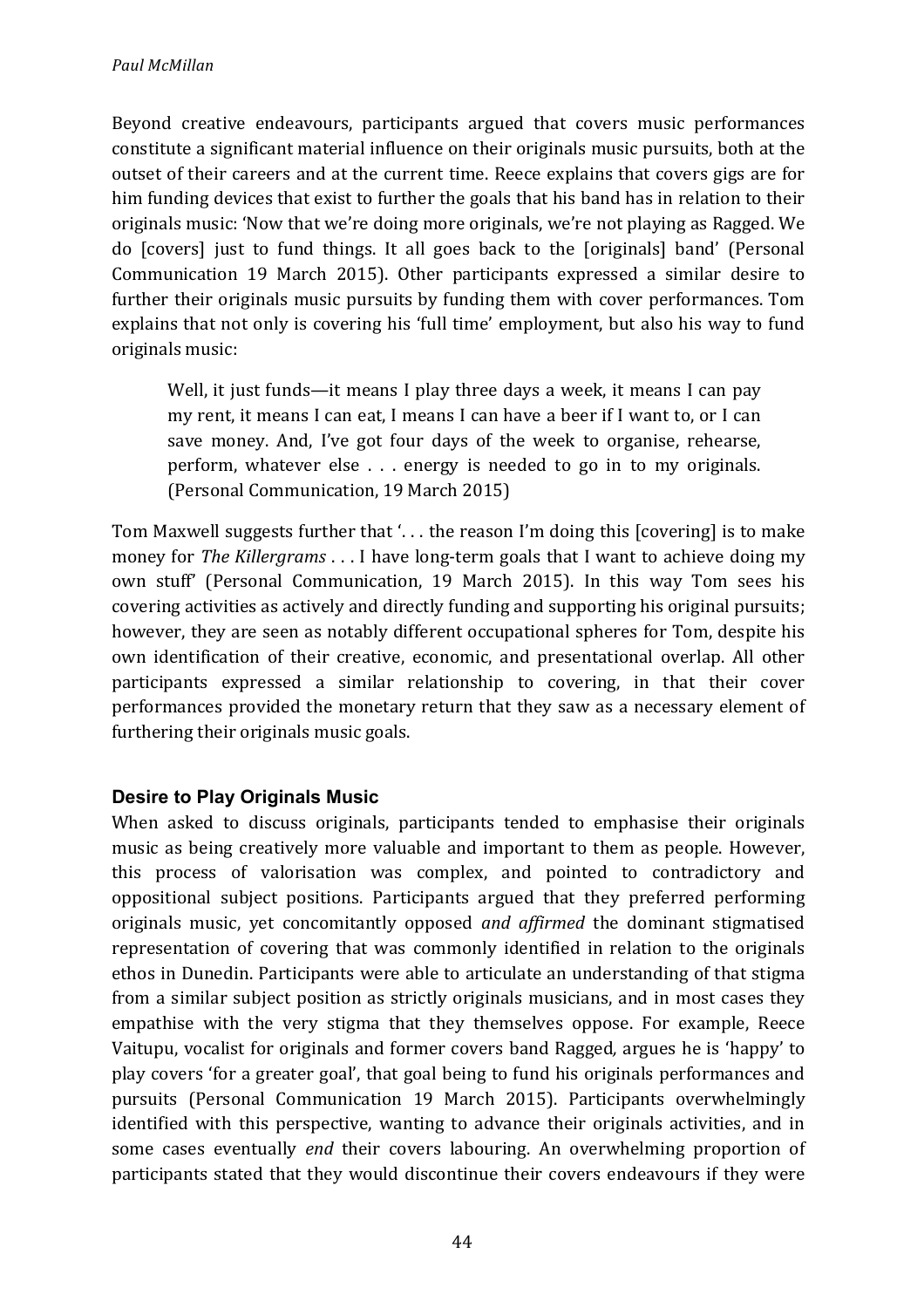given a hypothetical option where they could make the same amount of money from originals. This seems logical, given that participants value their originals endeavours more than their covers performances. An element of musical satisfaction plays into this decision; Antonio Mercuri suggests that originals music is more *satisfying* for a musician to play. As Antonio explains,

I mean, it's easy to please people by playing *Sweet Home Alabama*, and it's harder to please people by playing your own stuff. And umm, so yeah, if someone said to me, 'You can earn the same amount of money and [just] play your originals', I'd definitely play my originals, for lots of reasons people will know your music more over time, you'll get better at being a band together. (Personal Communication, 19 March 2015)

However, Antonio's performance of covers is still represented by him as a meaningful and useful practice in relation to his musicianship: 'I thoroughly—I love the show, I love my job. It's great, and . . . you get paid to drink beer' (Personal Communication, 19 March 2015). Antonio continues, 'It's the best job really you can have. I would do it every night if I could. 'Cause—I like lots of money' (Personal Communication, 19 March 2015). Therefore, while originals music is more important to Antonio in the sense of musical satisfaction, covers performances were emphasised as motivated chiefly by economic benefit: 'Sometimes you do feel like—you're in the middle of *Mustang Sally* [and] you're like: "God I am getting nothing from this"' (Personal Communication 19 March 2015).

Figure 1 below displays the percentages that interviewees identified in relation to three categories of motivation for covers endeavours, in order to demonstrate the motivations behind covering music in terms of monetary gain and musical satisfaction. These three categories were:  $(1)$  monetary gain;  $(2)$  practice and musical improvement; (3) enjoyment of the performance itself. Note that Samdrub Dawa and Matthew Collins were not asked to identify their motivations for covering.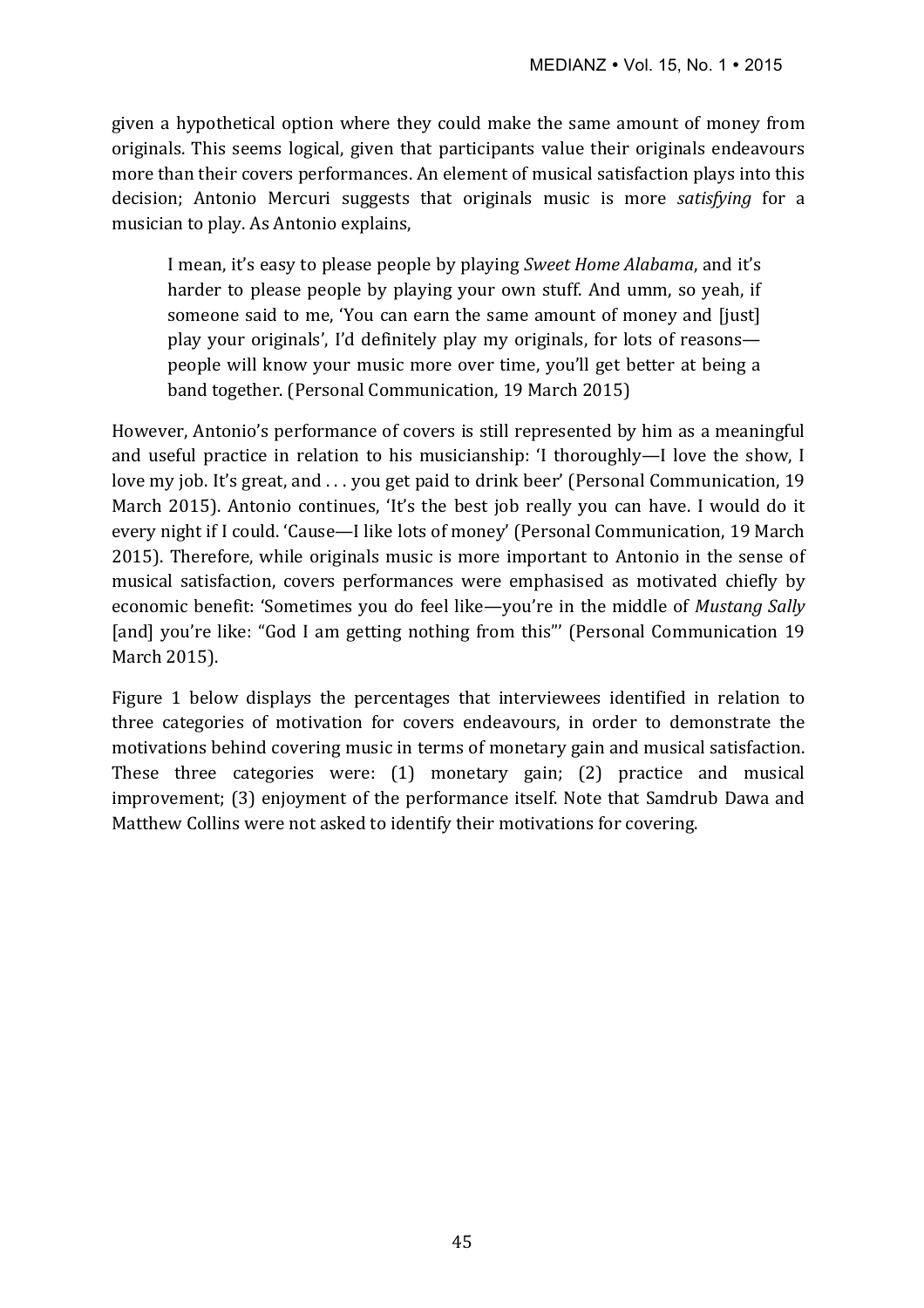| Name                   | <b>Monetary Gain</b> | Practice and | Enjoyment of the   |
|------------------------|----------------------|--------------|--------------------|
|                        |                      | Musical      | Performance Itself |
|                        |                      | Improvement  |                    |
| <b>Matthew Collins</b> | <b>NA</b>            | <b>NA</b>    | <b>NA</b>          |
| Reece Vaitupu          | 100%                 | 0%           | 0%                 |
| Samdrub Dawa           | <b>NA</b>            | <b>NA</b>    | <b>NA</b>          |
| Antonio Mercuri        | 80%                  | 10%          | 10%                |
| Tom Maxwell            | 70%                  | 30%          | $0\%$              |
| Daniel Shea            | 70%                  | 10%          | 20%                |

Figure 1: Motivation for playing covers

Participants identified a range of reasons and motivations for covering, which all varied in emphasis. Figure 1 shows a strong inclination towards viewing covers as an endeavour based purely on monetary gain, though some participants reveal surprisingly high levels of enjoyment and musical improvement in relation to playing covers music, considering their identification with covers being stigmatised and purely pursued for monetary reasons. Though asked what percentages of these categories they would choose, some participants who chose to attribute  $0\%$  to their enjoyment of the performance itself later described enjoyment and satisfaction in relation to *some* elements of the performance. For example, Reece later stated that he enjoyed it when the band were 'playing well', or when the band 'start sort of tinkering with songs' in terms of improvisation and genre (Personal Communication 19 March 2015). Tom identified enjoyment in the form of performing a song in different ways depending on the room in which he was playing: 'you can play it a completely different way, you can play it softly, play it heavy, play it quietly, singing softly, more breathy, and that's  $\dots$  the chilled out thing, or, or really belting it  $\dots$  a bit busier.  $\dots$  (Personal Communication 19 March 2015). Tom also goes on to argue that his solo performances for covers constitute 'good practice' (Personal Communication 19 March 2015). The participants then, do identify some pleasurable aspects of covering, especially involving creativity, despite identifying that the main goal of cover performances is monetary gain.

To expand on these hitherto nascent aspects of the practice of covering that transcend the motivating factor of monetary gain, Antonio identifies that covering is a part of others' *identities* in the music scene, after discussing his initial view that covering was a 'way to make money':

I started learning how to play drums through playing covers. But that was just through school. But something sort of clicked when I met (other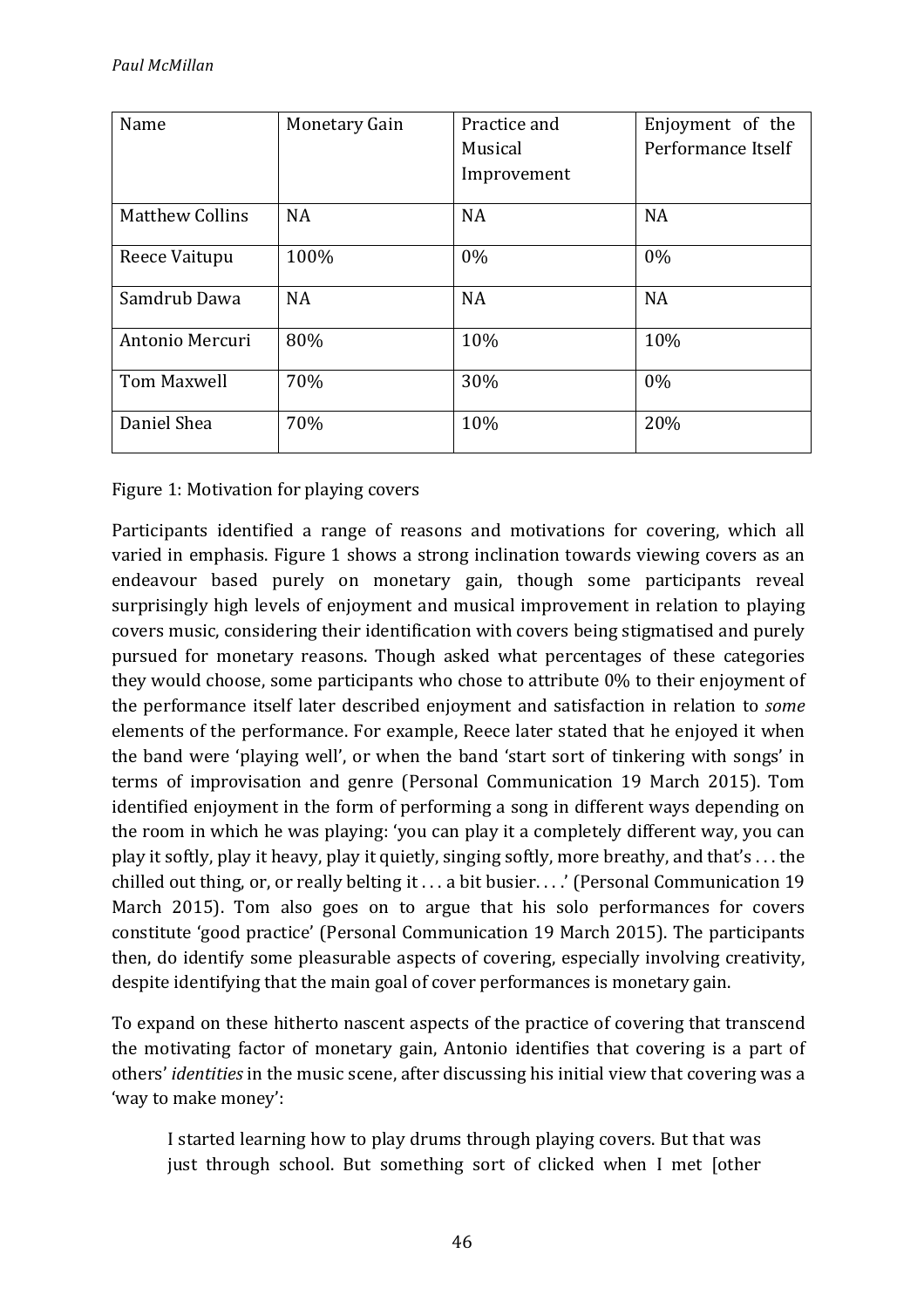Dunedin covers musicians], that there's a niche to be filled. And I started thinking about it differently as a way to make money. (Personal Communication 19 March 2015)

He continues, 'It's about  $80\%$  money, yeah. But I also, that's also a bonus, because I also enjoy it. But umm, I always enjoy it. I enjoy it because half the reason is I'm doing what I love and I'm making money out of it' (Personal Communication 19 March 2015). Here Antonio reaffirms that there are other benefits to playing cover music beyond the remuneration that it affords the individual, namely practice and enjoyment. His perspective emphasises the creative aspect of cover band participation, which is absent in Shuker's (2003) definition of cover bands, and Magnus, Magnus and Uidhir's (2013) definition of covers as 'mimic covers'. One might also argue that this complex position reveals the extent to which Antonio was an 'apprentice' of sorts, moving slowly towards becoming a musical performer of originals music. While the enjoyment of covering contributes to its appeal, participants have also identified that the quality of their musicianship is directly affected by covering. This is to be expected considering the development of musical skills described by the participants. More interestingly, I would argue that the relationship of Dunedin musicians to the act of covering is more complex and contradictory than a measurement of the pros and cons vis-à-vis monetary gain, practice and musical improvement, and enjoyment of the performance itself. Antonio's performance of covers contributes to a *range* of acts that he performs as a *musician*, and thus contributes to his identity.

### **Covers Stigma: Covers as 'Contamination'**

A key concern for this article is the kinds of relationships that Dunedin covers musicians have with purely originals musicians—and what these relationships mean vis-à-vis the formation and enactment of their identity. The participants identified a perceived stigma (in varied forms) in relation to the act of covering for monetary gain. Some interviewees identified this stigma as self-produced; others identified it as a perceived phenomenon; others suggested it was catalysed by their interactions with other members of the music community in Dunedin, including audience members. In relation to the Sydney music scene, Morrow  $(2006, 182)$  argues that covers stigmatisation can be understood as a kind of 'contamination', in that cover musicians are identified by other musicians and 'creatives' within the musical scene as creatively and artistically 'contaminated' if they engage in the act and industry of covering for money. Morrow goes on to argue that 'musicians who employ this strategy are encouraged to keep their two operations entirely separate and to proceed with caution through this minefield of signification' (2006, 182). In other words, performing as a covers musician is a risky semiotic engagement for musicians who wish to assimilate themselves with the indie/originals community.

As identified by Morrow in relation to the Sydney music industry (2006, 182), Reece also argues that the practice of covering actively funds the band's originals pursuits;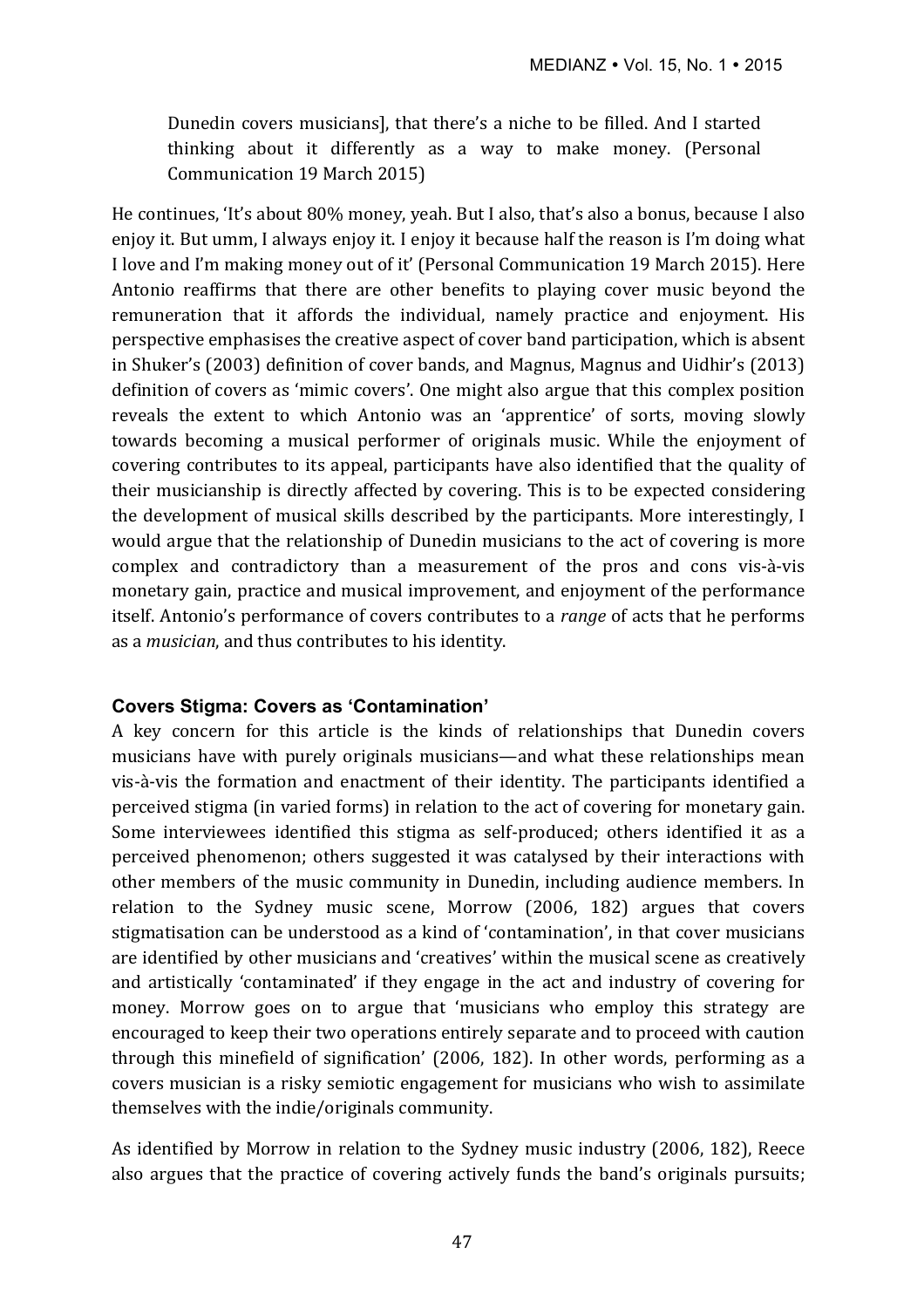however, he is tentative about future covers gigs. This tentativeness stems from a selfidentified lack of desire to perform covers in place of originals, and a stigma that Reece associates with covering within the Dunedin music community. Reece's testimony highlights this tension:

I've just heard rumours, mostly I think you're viewed as playing covers as kind of, maybe not lesser of a musician,  $\ldots$  but, like, definitely not viewed as good as an original musician.  $\ldots$  It's like you're cheating on music or something. (Personal Communication, 19 March 2015)

Reece clearly identifies the perception that covers practitioners are in some ways both 'lesser' than originals musicians in terms of the ways in which they are perceived within the music community, and suggests that covers practitioners are seen as 'cheating' on music. Here he positions this stigma within an oppositional binary between originals and covers musicians, and seems to valorise each with competing representations of 'artistic' and 'unartistic'. The logical ramification of this valorisation may be to adopt a modified identity position in the music community based on this stigma in regard to covering. Reece's perspective emphasises the *perceived* stigma within the music community; however, he also identifies moments of direct insults based on his status as a cover musician. Reece explains that '[w]e did have people saying to [a member of the band] only a few months ago, oh "how's the covers band going?", like, as a dig' (Personal Communication 19 March 2015). The idea that Reece's now mainly originals music band is referred to as a covers band pejoratively, articulates the stigma attached to covering music in comparison to the opposing framing of 'authentic' original music practitioners.<sup>6</sup>

Tom argues that this stigma in some cases stemmed from musicians who played originals, but did not perform covers professionally. Tom states, 'a lot of it is people that purely do originals [that disagree]—and I completely understand that as well, which is why I never take offence, because I can completely understand their way of thinking' (Personal Communication 19 March 2015). Another participant perceived the stigmatic tension as a matter of 'jealousy' (Personal Communication 19 March 2015): 'I'd say it's umm, like, people understand it, from the musician scene, only because so many of us do it. But I think there is a stigma, and I think that's semi-pathetic. And I think it's a bit of jealousy as well' (Personal Communication 19 March 2015). The participant went on to explain that he surmised that the 'jealousy' might be based on the lucrative nature of the covering endeavours, including the relatively short amount of time required to play a covers gig in relation to the amount paid for the performance. Antonio argues that other members of the public also widely stigmatise the labour of covers musicians: 'You always get asked, you know, "wha-do-ya do?" "When are you gonna get a real job?" You know, that's the classic' (Personal Communication 19 March 2015). Some citizens of Dunedin position Antonio's profession as a covers practitioner as illegitimate in relation to wider societal values. Importantly, Antonio himself also frames this reaction as typical in relation to his vocation. Here it is important to note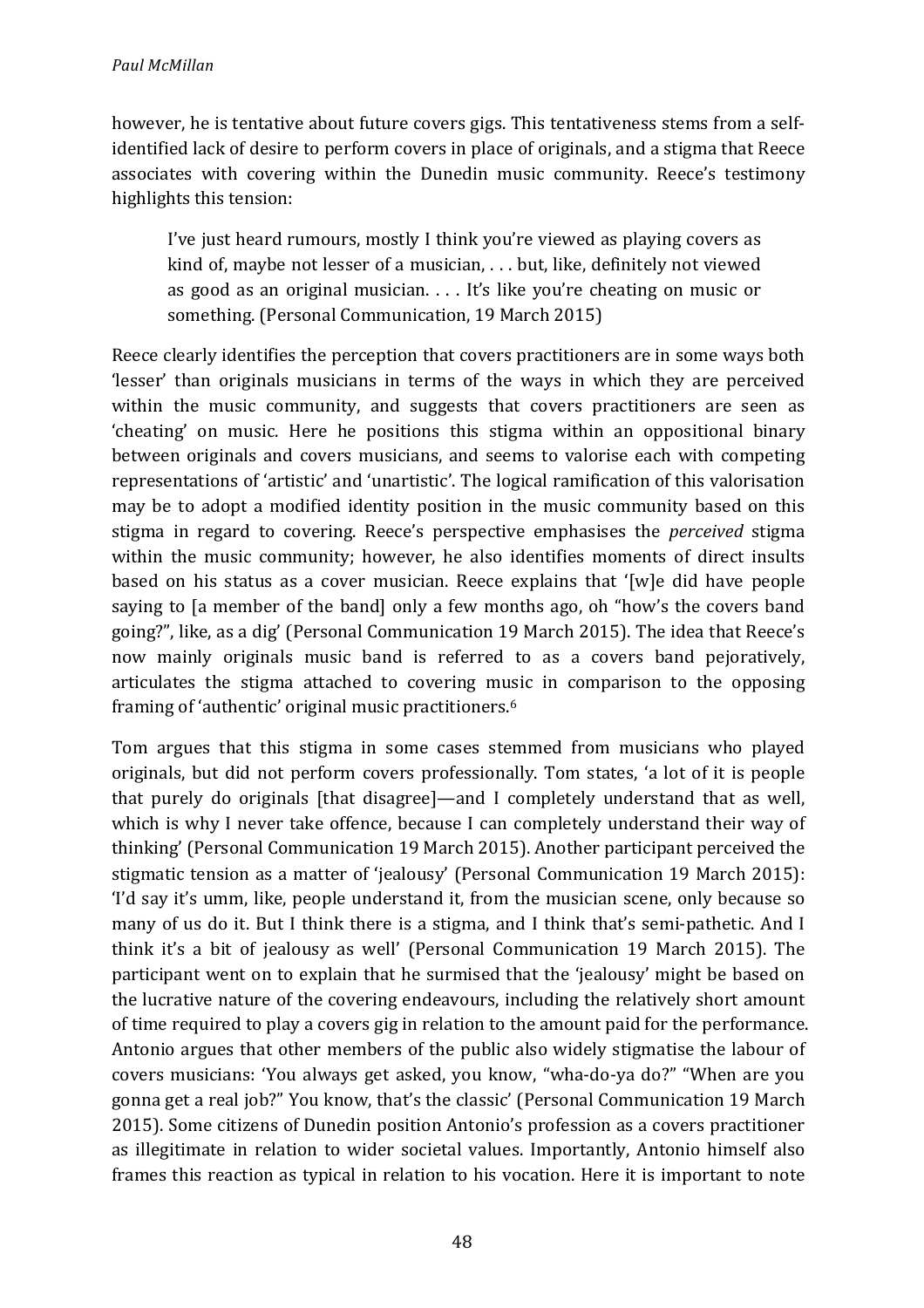that the 'stigma' of playing covers as a form of labour extends beyond the music scene and into wider social groups. Daniel Shea of originals band Incarnate described an audience member at a covers gig inquiring why he 'degrades himself' by playing covers songs (Personal Communication 19 March 2015). Further, this individual reportedly stated that Daniel was 'too good' to be playing other people's songs, thus restructuring the insult as a compliment (Personal Communication 19 March 2015). A prominent stigma then is attached to the playing of covers in Dunedin, and this stigma can be seen as extending *beyond* the views of originals musicians that do not perform covers (Personal Communication 19 March 2015).

Existing literature tends to emphasise the uncreative nature of the practice of covering and its lack of artistic credibility (Shuker 2003; Magnus, Magnus and Uidhir 2013). Indeed, the cover artist—who may be playing in a bar setting, at events, weddings, festivals and the like—uses particular songs as sonic cues for the audience, which are important to understand as sonic markers from the rock canon and give a definite structure to their performances. However, covers in Dunedin feature improvisations that stretch beyond the original recorded versions of the songs, and create new 'versions' of cover songs that augment and re-structure the cover in inventive and novel ways. For example, performances of cover songs may take on wildly different arrangements when performed by Dunedin musicians—they may be stretched, with 'jam' sections added where the musicians improvise extensively. One of the participants, Matthew Collins, states that when playing as a supporting member of his band for his lead singer, 'I think the understanding that you follow him musically as well is quite good in this situation because, he knows when to take a solo, when to, sing a part' (Personal Communication 19 March 2015). Matthew goes on to describe the long and spontaneously improvised sections that he supports as a bass player when covering with this group, and notes how extemporaneous the structure of the song is when performed. Structures for Matthew are often decided in the moment, in relation to the improvisation of the lead singer/guitar player, and in relation to the attention and interaction with the audience. These spontaneous manipulations of arrangements are cued in an ad hoc manner, which suggests refined improvisational skills and structural musical knowledge. These structural improvisations may not necessarily contain the trademark sonic language of particular electronic and acoustic sounds that feature in the original song. Performances may feature different instrumentation, they may be adapted to a different genre, and various other changes may append and augment the original canonical version of the song. In this way, the practice of covering reveals new ways in which musicians, and indeed audiences, interact with 'classic' covers songs, and suggest that scholars have yet to understand the way that covers music acts as a musical foundation for performances that are fluid, protean, and extemporaneous.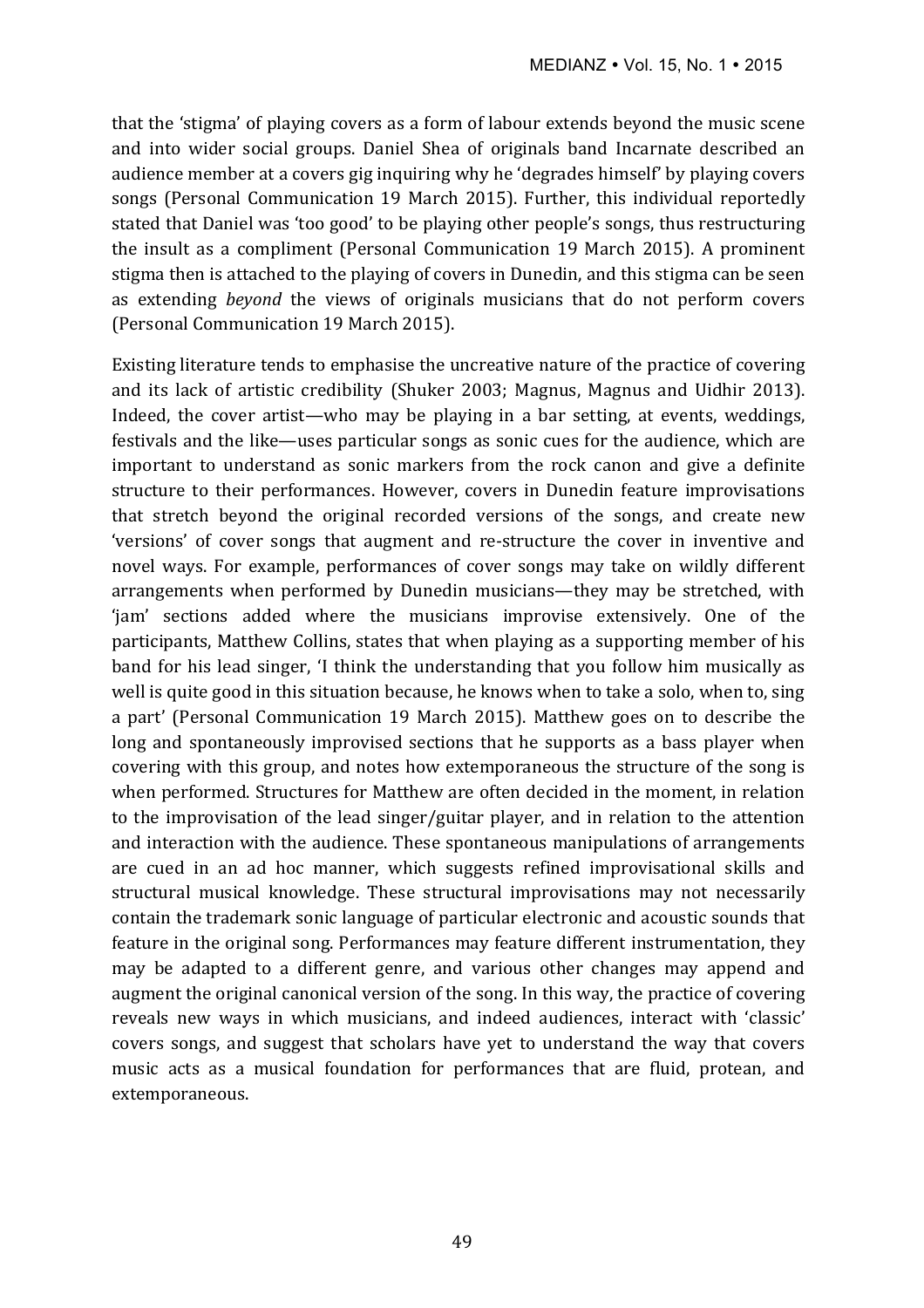# **Conclusion**

The perspectives of Dunedin musicians presented in this article with regard to their use of covering express complex notions of identity in relation to performing covers, which feature contradictory perspectives regarding their position as both originals and covers practitioners. Participants experienced a range of identity formations—covers practitioners, labourers, artists, originals musicians—all of which shift in terms of their relation to the practice of performing music. Some participants argued that they were simply musicians who performed in different modalities, while others openly rejected the practice of covering as a 'lesser' form of musicianship vis-à-vis originals musicmaking. However, interestingly, when positioning themselves in terms of identity, most of the participants recognised their covers-musician status only in relation to specific questions. While identifying with the stigma that came with the practice of playing covers for monetary gain in the Dunedin music scene, participants did not themselves contemplate the idea outside of oppositional comments from other members of the community and wider social groups. The participants generally identified themselves as a 'covers musician' when the stigma of covers musicians was discussed. Otherwise, participants first identified themselves as musicians. The existing covers literature presents the 'song' as the most important element of debate concerning the practice of covering; however, the perspectives of participants in this article reveal the extent to which the practice impacts positively on their creation of original music in terms of increased ability to invest monetarily in their originals pursuits, increased performance and practice time from covers gigs, and in some cases an increase in their ability to construct and arrange songs. Due to the complex and oppositional ways in which musicians articulate their identity formations, and the comprehensive relationship between originals music-making and covering in terms of creative musical innovation that my ethnography reveals, it is clear that covering is an inherent part of the identities of Dunedin musicians.

### **Notes**

- 1. See Males (2015) and Julian Temple Band (2015) for links to these bands' social media pages; see Holdsworth (2013) for a review of Julian Temple Band, and FasterLouder (2014) for a review of the Males performance at the Big Sound festival in Brisbane, Australia.
- 2. It is useful to note that this paper is not interested in tribute performers and groups, which generally focus on appropriating the exact cultural image and aesthetic qualities of a particular group or artist (Gregory 2012). In the context of Dunedin music-making, musicians are acting as an independent musical act when they perform, which does not trade upon or invest in the visual image and particularly the *iconography* of the artist they are covering.
- 3. Magnus, Magnus and Uidhir's work also defines 'different kinds of covers', the historical nature of covers and their canonization, and their relationship to the original canonized works, which is, however, beyond our purposes here (2013, 361).
- 4. See Smithies (2014) for a review of current bands and how they are re-framed within the ethos and sonic aesthetic of the historical Dunedin Sound movement.
- 5. For concision I do not have space here to discuss the ramifications of authenticity in relation to Dunedin Sound artists of the past and today. However, for a useful discussion of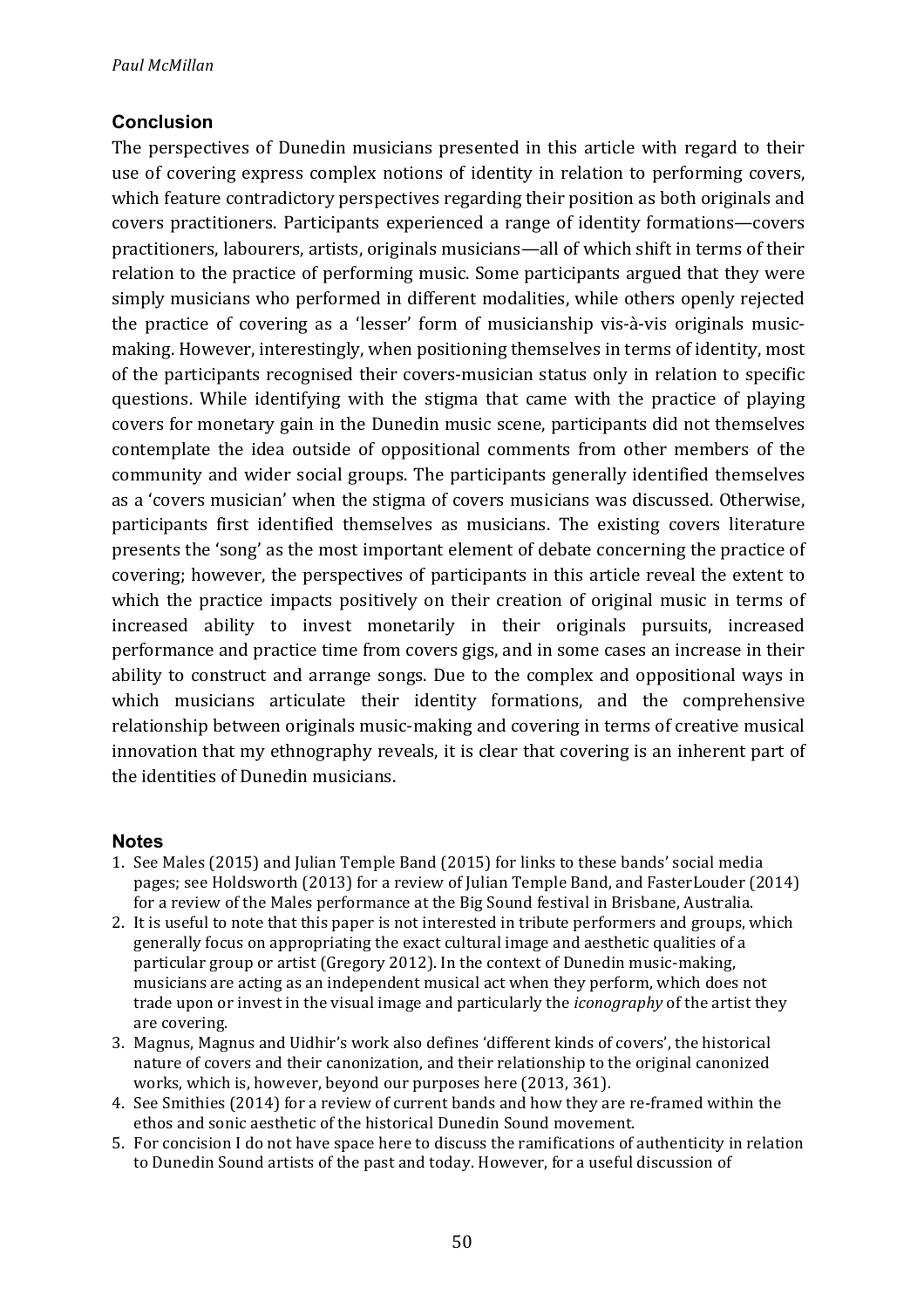authenticity and popular music see Moore (2002). Also, for a useful outline of the aesthetics and scene-dynamics of the Dunedin Sound, see Dale (2011). .

6. Here I utilise the term 'authentic' to refer to original Dunedin music-making that emphasizes DIY, impecuniousness, valorising originals musical compositions as artistically more worthwhile than the practice of covering, and in some cases the legacy of the Dunedin Sound as above. I do not wish to invoke the range of argument concerning authenticity in popular music as expressed, for example, Moore (2002).

#### **References**

Alexander, Mike. 'Dunedin Sounds Coming Back', *Sunday Star Times*, 15 February 2015. http://www.stuff.co.nz/entertainment/music/66139131/Dunedin-sounds-comingback

Bannister, Matthew. 2006a. "Loaded": Indie Guitar Rock, Canonism, White Masculinities.' Popular Music, 25 (1): 77-95.

Bannister, Matthew. 2006b. White Boys, White Noise: Masculinities and 1980s Indie *Guitar Rock.* Burlington VT: Ashgate Publishing Ltd.

Bendrups, Dan and Graeme Downes. 2011. *Dunedin Soundings: Place and Performance*. Dunedin: Otago University Press.

Bennett, Andy. 1997. ""Going Down the Pub!": The Pub Rock Scene as a Resource for the Consumption of Popular Music'. *Popular Music*, 16 (1): 97-108.

Brown, Lee B. 2014. 'A Critique of Michael Rings on Covers'. The *Journal of Aesthetics and Art Criticism,* 72 (2): 193-95.

Cusic, Don. 2005. 'In Defense of Cover Songs'. *Popular Music and Society,* 28 (2): 171-77.

Dale, Jon. 2011. 'Success Story: Scenes from the South Island'. In *Home, Land and Sea: Situating Music in Aotearoa New Zealand,* edited by Glenda Kearn and Tony Mitchell. Rosedale: Pearson.

FasterLouder. 2014. '12 Acts that Justified the BigSound 2014 Buzz'. Accessed 20 May 2015. http://www.fasterlouder.com.au/features/40558/12-acts-that-justified-the-BIGSOUND-2014-buzz?page=4

Gregory, Georgina. 2012. 'You Can Make Me Whole Again: Popular Music Tributes Embodying the Reunion'. *Popular Music History*, 7 (2): 221-24.

Halloran, S. Michael. 1982. 'Aristotle's Concept of Ethos, or if Not His Somebody Else's'. *Rhetoric Review*, 1 (1): 58-63.

Hibbert, Ryan. 2015. 'What is Indie Rock?' *Popular Music and Society*, 28 (1): 55-77.

Holdsworth, W. 2013. 'NZ Musician'. Accessed 20 May 2015. http://www.nzmusician.co.nz/index.php/ps\_pagename/album/pi\_albumid/2071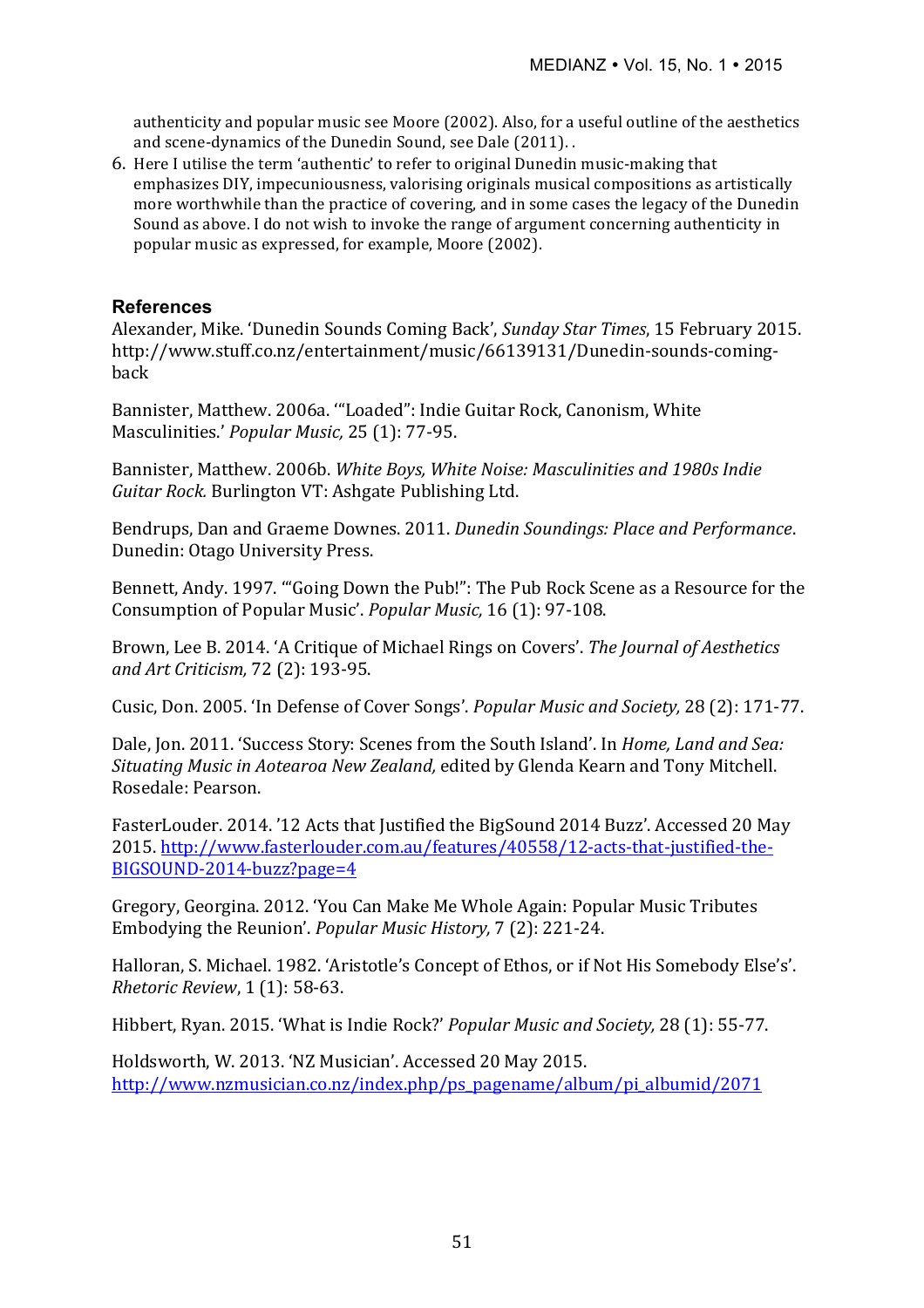Holland, Michael and Oli Wilson. 2015. 'Technostalgia In New Recording Projects by the 1980s "Dunedin Sound" Band The Chills'. *Journal on the Art of Record Production*, 9 (1). Accessed 20 May 2015. http://arpjournal.com/technostalgia-in-new-recordingprojects-by-the-1980s-dunedin-sound-band-the-chills/

Homan, Shane. 2000. 'Losing the Local: Sydney and the Oz Rock Tradition' *Popular Music* 19 (1): 31-49.

Julian Temple Band. 2015. 'Facebook page. Accessed 20 May 2015. https://www.facebook.com/juliantempleband?fref=ts

Madison, D. Soyini. 2005. *Critical Ethnography: Method, Ethics, and Performance.* London: Sage Publications.

Magnus, Cristyn, P.D. Magnus, and Christy Mag Uidhir. 2013. 'Judging Covers'. *The Journal of Aesthetics and Art Criticism,* 7 (2): 361-70.

Males. 2015. Facebook page. Accessed 20 May 2015. https://www.facebook.com/malesmalesmales?fref=ts

McLeav. Colin. 1994. 'The "Dunedin Sound": New Zealand Rock and Cultural Geography'. *Perfect Beat,* 2 (1): 38-50.

Mitchell, Tony. 1996. *Popular Music and Local Identity: Rock, Pop and Rap in Europe and Oceania*. London: Leicester University Press.

Moore, Allan. 2002. 'Authenticity as Authentication'. *Popular Music.* 21 (2): 209-23.

Rings, Michael. 2013. 'Doing It Their Way: Rock Covers, Genre, and Appreciation'. *The Journal of Aesthetic and Art Criticism,* 72 (2): 55-63.

Rings, Michael. 2014. 'Covers and (Mere?) Remakes: A Reply to Lee B. Brown'. *The Journal of Aesthetics and Art Criticism, 72 (2): 195-99.* 

Schulz, Chris. 2010. 'Knives at Noon Shun Dunedin Sound'. *Stuff*, 12 October 2010. http://www.stuff.co.nz/entertainment/music/4222964/Knives-at-Noon-shun-Dunedin-sound

Smithies, Grant. 2014. 'Dunedin's Beautiful Sound Lives On'. *Sunday Star Times*, October 12 2014. http://www.stuff.co.nz/entertainment/music/10598655/Dunedinsbeautiful-sound-lives-on

Rogers, Ian. 2008. "'You've Got To Go To Gigs To Get Gigs": Indie Musicians, Eclecticism, and the Brisbane Music Scene'. *Continuum: Journal of Media & Cultural Studies*, 22 (5): 639-49.

Shuker, Roy. 2005. *Popular Music: The Key Concepts*, 2<sup>nd</sup> ed. London and New York: Routledge.

Shuker, Roy and Michael Pickering. 1994. 'Kiwi Rock: Popular Music and Cultural Identity in New Zealand'. *Popular Music*, 13 (3): 261-78.

Solis, Gabriel. 2010. 'I Did It My Way: Rock and the Logic of Covers'. *Popular Music and Society,* 33 (3): 297-318.